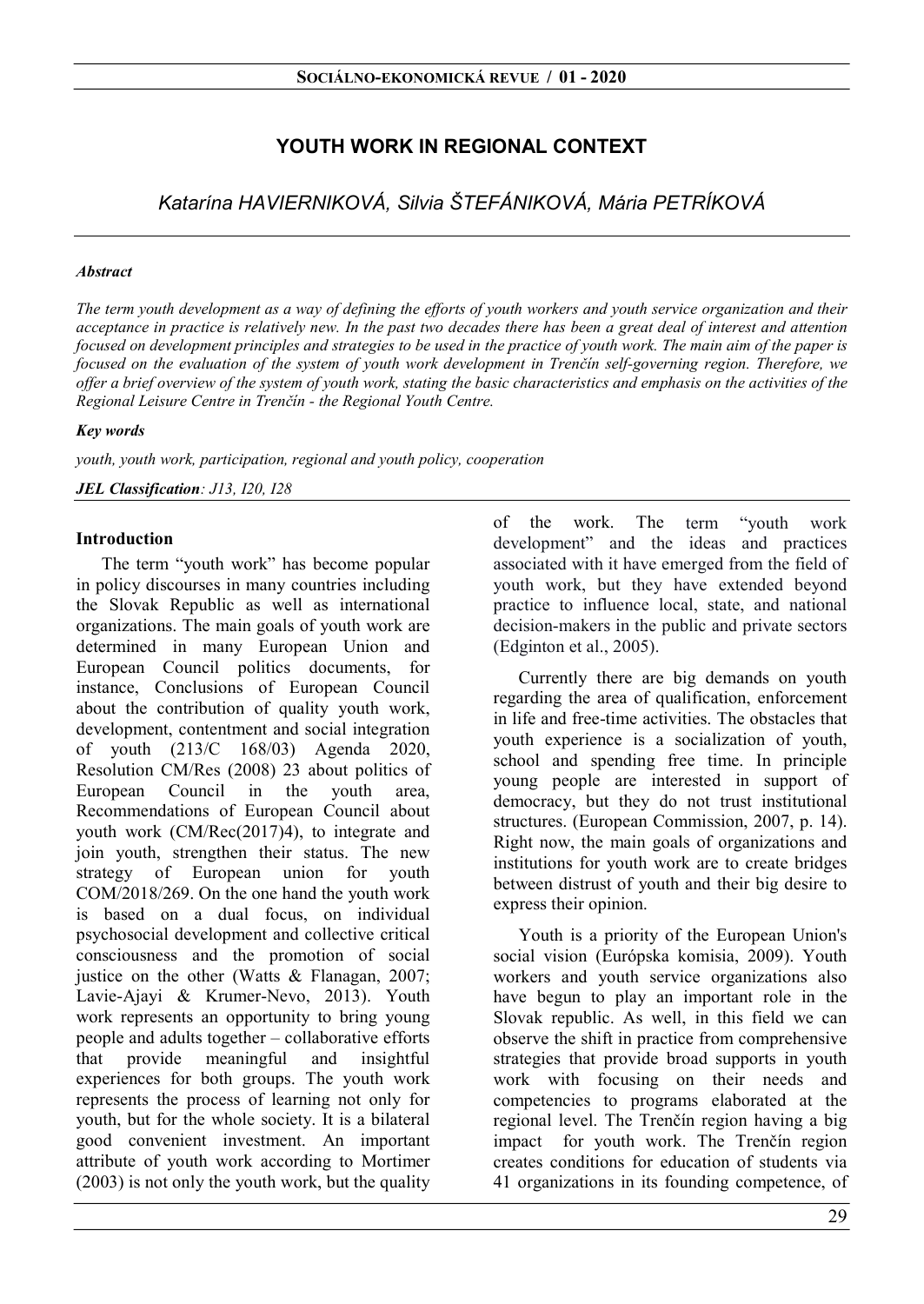which 39 are secondary schools out of a total 55 secondary schools in the region, 1 language school and 1 school facility – Regional Youth Centre in Trenčín. Within the Trenčín region, there is a focus on versatile, continual and systematic support of youth development, improvement of their life, spending the free time, education, increasing employability youth and information access.

This paper brings together the theory and practice of youth work development and utilizes the real experiences. The text below is organized<br>as follows: the section "literature review" as follows: the section provides a brief view on theoretical issues related to youth work development; the section "methodology" describes the way of realized research focuses on findings toward assessment of the effectiveness of youth work in Trenčín region; the section "results" provide except the results of realized research also the overview of youth work in the observed region and the last section of the paper is a conclusion.

# 1. Literature review

Youth reflects and mirrors many of our most cherished beliefs, values and ideals. Yet, at the same time, today's youth creates and advances fresh new perspectives that dramatically influence our culture (Edginton et al., 2005). Young people are and have been working alongside adults for decades as change agents in cutting edge of community development and organizing efforts around the world (Yohalem & Martin, 2007). Although young people are major stakeholders in the society, their voices are absent from community building processes, deepening the gaps of miscommunication and contributing to community exclusion (Blanchet-Cohen & Salazar, 2009). The role of practitioners and principles of participation goes to the forefront.

Youth work has undergone acontinual evolution, rearranging and shaping its services to form the body of knowledge and practitioners that currently exists. Youth work is a way of working with young people that has been thought up and practiced by human beings – in all their diversity (Batsleer & Davies, 2010). Nowadays, there are thousands of people involved in youth work, in both paid positions and in voluntary roles. Youth work, a value and

relationship based practice, that relies on young people's voluntary engagement in such relationships, is an international phenomenon with diverse roots (Nolas, 2014). According to Delgado (2004), youth development in urban areas of the country may look different (programs and use of activities) than it does in suburban, exurbia and rural areas. The principles guiding youth development in these four geographical areas may be similar, but the activities may look dramatically different and so will the sociodemographic characteristics of their youth and employees. Youth work ensures 'complementary communication' which allows the development of a relationship because youth workers consistently and reliably engage with the young person in an adult to adult way. Importantly other professionals do not ensure an 'adult to adult' relationship, because they often either treat young people as if they were children (for example in assuming that they are without the capacity for autonomous decision making) or operate in such a way that a young person will perceive them as authority figures which inevitably results in young people feeling as if they are being treated like children (Ord, 2009).

As Hope et al. (2011) stated, participation is a categorical term for citizen power. He adopted Arnstein's (1969) ladder of citizen participation as a framework for exploring young people's participation. The participation in the redistribution of power that enables them to be included presently excluded from the political and economic processes, to deliberately include in the future. It is a strategy by which the havenots join in determining how information is shared, goals and policies are set, tax resources are located, programs are operated and benefits like contracts and patronage are parceled out. According to Mahoney et al. (2006), participation in organized activities is a common developmental experience for young people. Youth development theory and research in organized activities suggest the increasing of participation is linked to the incremental benefits in a variety of positive developmental experiences such as physical and psychological safety, supportive relationships with peers and adults, opportunities for belonging, positive social norms, support for efficacy and mattering, opportunities for skill-building, and integration of family, school, and community experiences.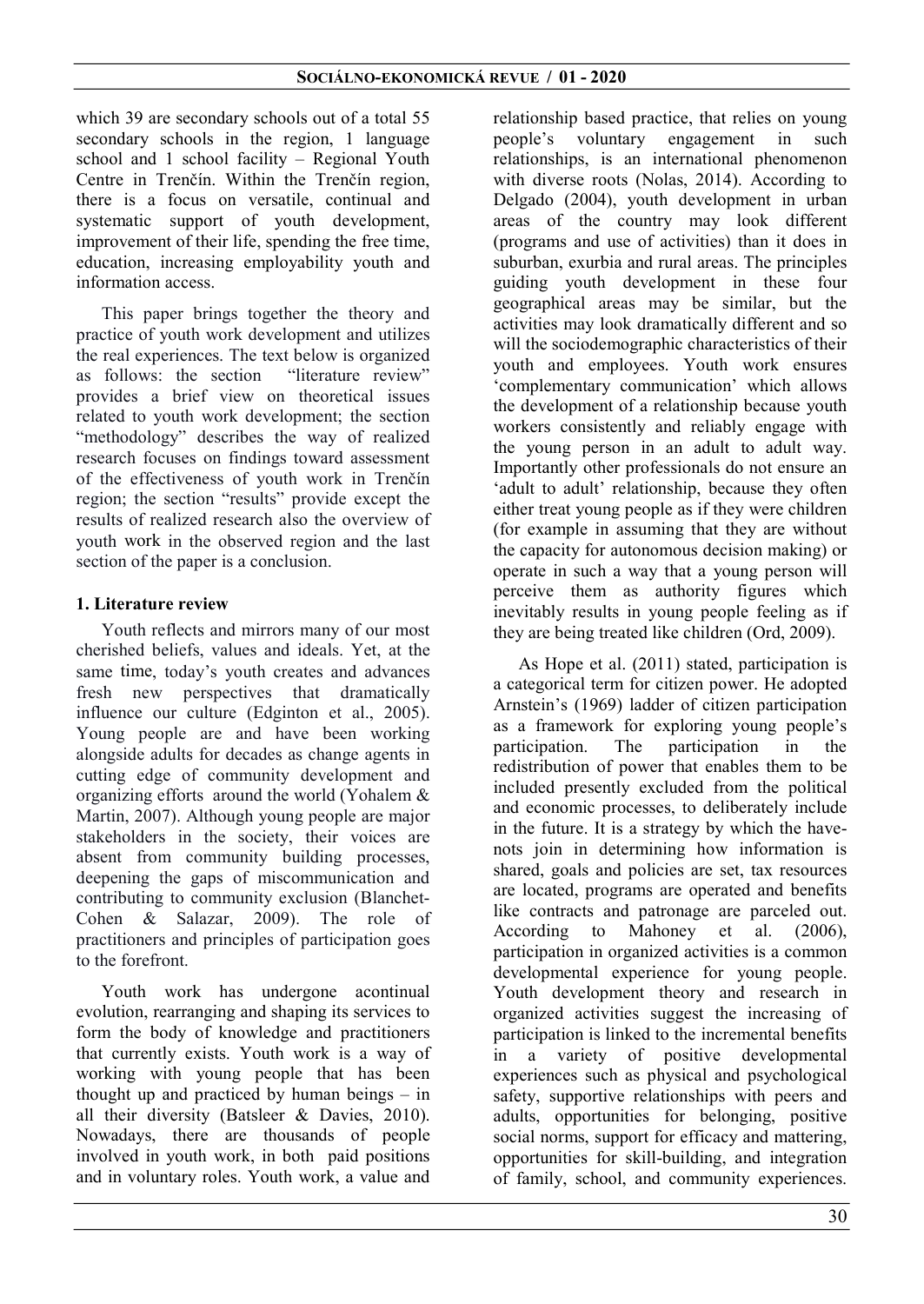Borden et al. (2006) pointed on fact that a variety of factors, including community conditions, family and peer influences, culture, and the availability of programs influences a young person's choice to participate in youth programs. Barriers to involvement in youth programs may vary depending on such characteristics as age, family structure, ethnicity, and cultural and socioeconomic background.

Another aspect of youth work is youth workers and agencies focused on youth work development. Understanding of agency as the exercise of direct control through an opportunity for individuals to make their own free choices, the decision to make such choices, and finally the achievement of the desired result when doing so, constructs young people as rational social actors. Other aspects of agency that affect decision making such as feelings, past knowledge and skills, and prospective thinking are underplayed (Tsekoura, 2016). Those involved in the development of youth work came from a range of religious, philosophical and political traditions. These traditions shaped the practice of organizations and individuals but above all melded to bestow upon youth work unique essence. Five overlapping responses to industrialization, percolated practice creating a discrete entity - youth work (Jeffs & Smith, 2002). All youth organizations must navigate an institutional setting defined by organizational structures, funding arrangements, local, political economy, and the other agencies and interests that work with youth, such as schools, justice, and health. The institutional landscape of youth organizations contains fundamental challenges to a youth development agenda (Deschenes et al., 2004).

The body of knowledge related to youth work development in Slovakia comes to the forefront in the last decades. The integrative research focused on youth work development has been conducted. Young people under the age of 30 belong to a substantial part of the population of the Slovak Republic. At the same time, they are a very valuable source of development for the society. They have specific goals and needs that need to be taken into account in the process of preparing for social and working life. It is also one of the most vulnerable groups and these reasons considered we place great emphasis on youth work in the selfgoverning Trenčín region. The regional policy aims to create conditions and opportunities for children and young people to improve the quality of life for young people living and working in the Trenčín self-governing region. In the next section of the paper we provide general information about the youth work system in the self-governing Trenčín region.

### 2. Research methodology

This paper is based on an evaluation of case study of youth work development in Trenčín region. The study evaluation consists of analysis of basic documents and qualitative data collection to conceptualize the system of youth work. The research procedure consists of the description of institutional ensuring of youth work, the description of regional documents ensuring youth work and the results of the survey. The survey was conducted among three groups of respondents in Trenčín region: (1) 89 youth, (2) 33 professional youth workers and (3) 12 local politicians responsible for policy creation and realizations. The structure of respondents presents Figure 1.



#### Figure 1 The structure of respondents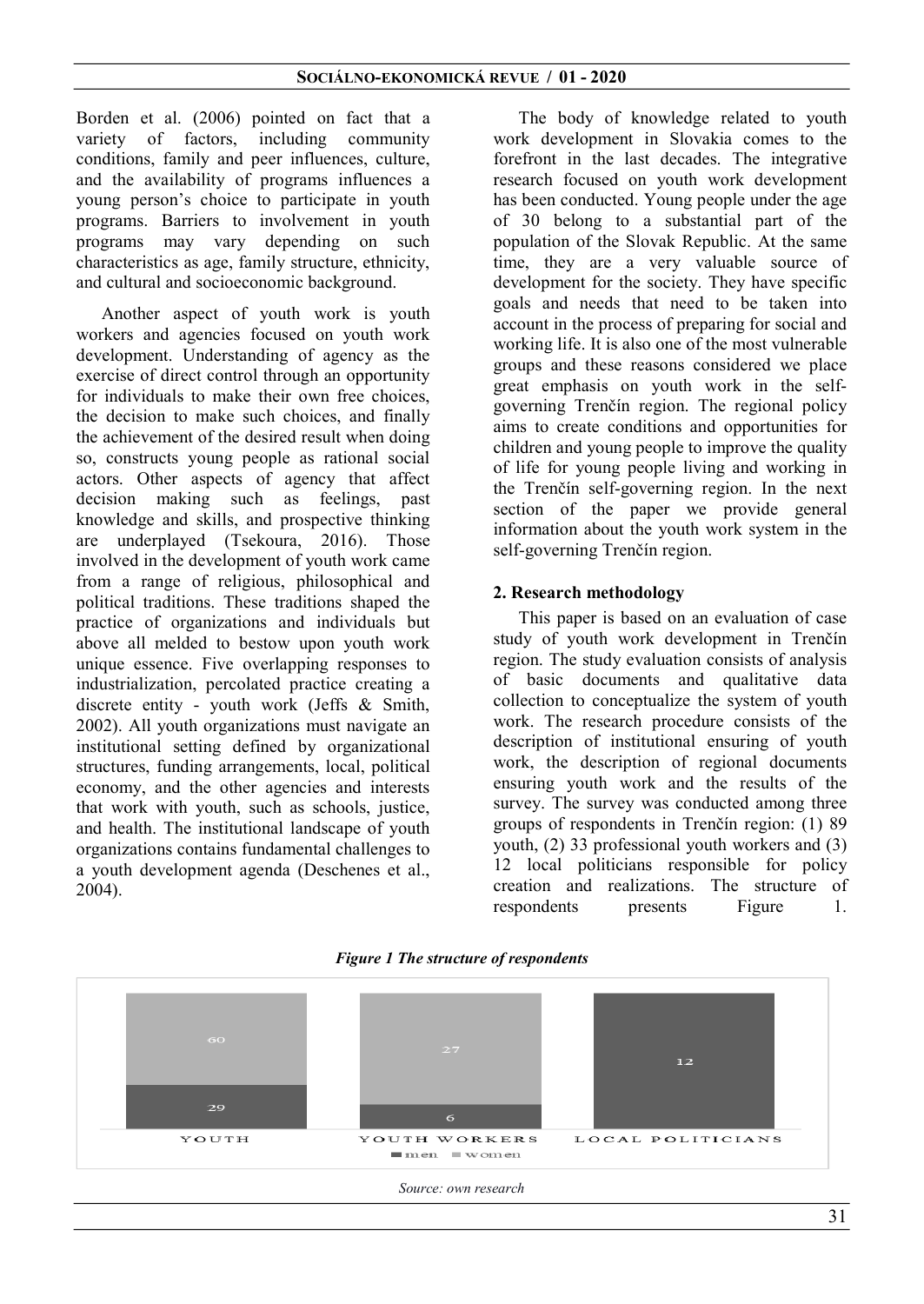### 3. Results and discussion

There is a description of the institutional ensuring of youth work, the strategic document that is necessary for the future development of youth work in Trenčín region and the results of research.

The youth represents 37,4% of the whole Slovak population, which is about 2 million people up to age 30. It is a community with specific needs, which requires to prepare for life and labor market. On average, a young person in Slovakia ends the education process as 17 years old. In comparison to different European Union members in Slovakia, there are fewer young people (only 5%) who have not finished mandatory school attendance. However, there is an absence of competition for youth to be able to apply on labor market, so often they ensure competitions with the help of foreign study mobility for which they mainly pay from their resources (57%). The state grant covers only 13% and European Union resources cover only

15% from whole expenses. The rest 15% is covered by employers. To be able to use youth potential for economic and social growth of the country, it is needed to expend more resources for developing political area, which influences youth in daily life, improving quality of youth life, contributing the decreasing youth social dependence and for supporting autonomy of youth. Only with the help of matters mentioned above Slovakia would be able to be a country where the youth wants to live. Currently, more than 70% of youth in Slovakia prefers life in a different country. One of the tasks of European youth policy is strengthening position of youth reflected in the Strategy of the Slovak Republic for the years  $2014 - 2020$ . There were determined 3 general goals: 1. to create more opportunities for youth in education and employment, 2. to improve the approach of youth to the decision processes and improve their participation, 3. to support mutual solidarity. The stated above is summarized in the Figure 2 that presents the essence of a unified youth policy.

#### Figure 2 The unified youth policy



Source:Európske centrum mládeže (2004)

### 3.1 Institutional ensuring of youth work in Trenčín region

The Regional Leisure Time Centre in Trenčín – Regional Youth Centre is the bridge for developing the key competencies for youth and workers with youth, for developing cooperation between all institutions, organizations, unformal groups and youth. The Regional Youth Center in

Trenčín became a specialized school facility in the founding competence of Trenčín region in 2002 after its extending of Regional Leisure Time Centre. Regional Leisure Time Centre in Trenčín is separated into sections of knowledge, spare-art and sports competitions and Regional Youth Center. Regional Youth Centre was founded in 2005. Generally, the main goal of the Regional Youth Center is to work with youth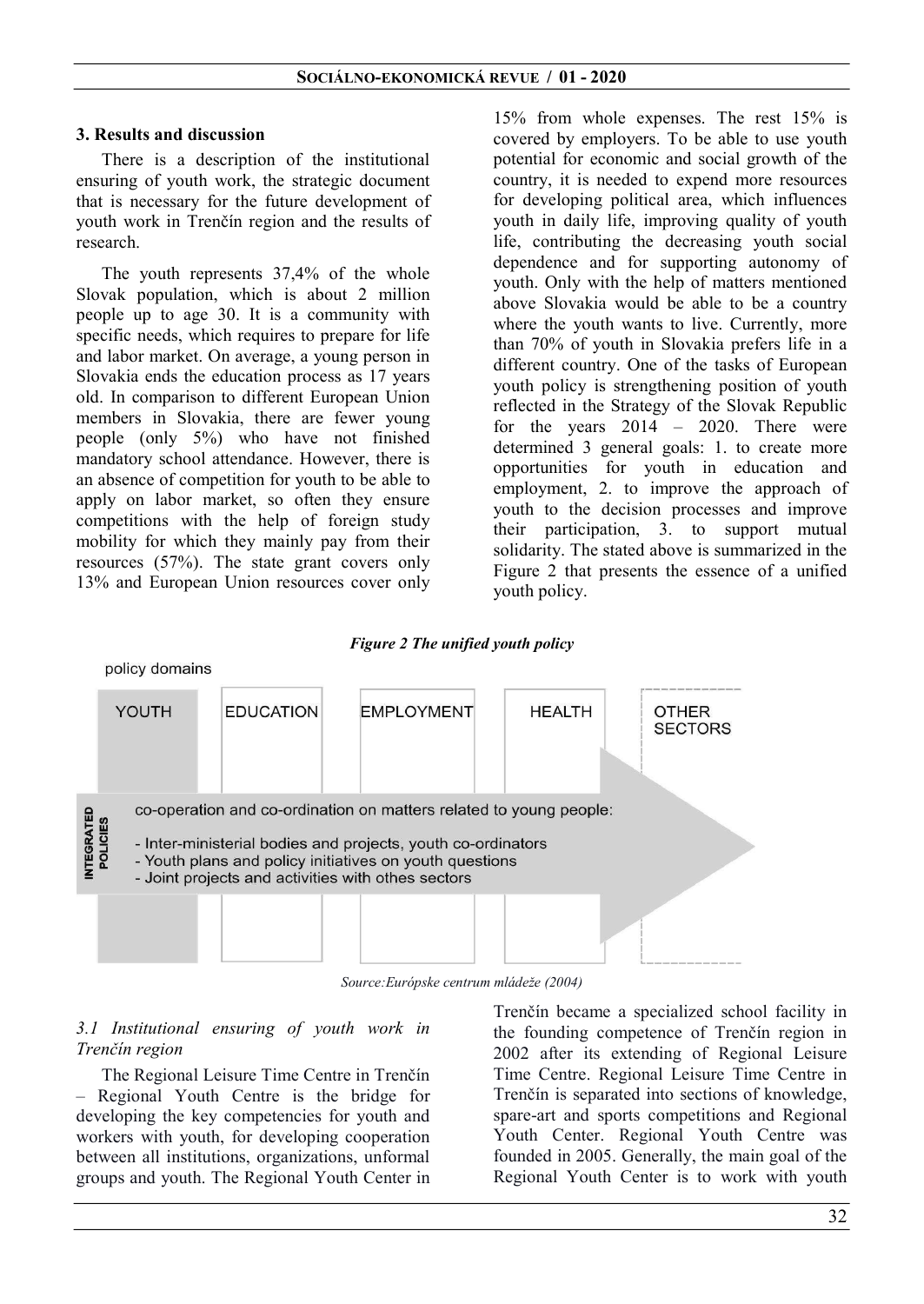policy on different levels in the Trenčín region, Slovakia and abroad.

There is big cooperation between Regional Youth Centre in Trenčín and Regional government of Trenčín region, mayor of cities and villages in the Trenčín region area. The main tasks of the Regional Youth Centre:

 to coordinate the leading of state policy into a relationship with children and youth in the region,

 to act like an interface between Trenčín region and other parts, which meet the conception of state policy,

 to focus on educational activities in relationship of voluntary and professional workers with children and youth,

 to create an information database of leisure time centers and further subjects focused on unformal youth education,

 to map the needs of youth in Trenčín region,

 to create conditions for cooperation with the subjects focused on children and youth problems in the region,

 to support the active participation of youth in the preparation and realization of activities.

Since January 2016, there exists a coordinator of youth work in Trenčín region who works in the Regional Centre in Trenčín in the section of Regional Youth Centre. His main tasks are:

 to coordinate the development of youth work in Trenčín region,

 to coordinate goals keeping according to the conception of youth work development in the Trenčín region,

 to map the needs and interests of youth in the city,

 to submit suggestions and proposals defending the interests of youth – their needs and to prepare materials for decision,

 to create analyses for needs concerning the youth of Trenčín region

 to help to develop the activities and events in the Trenčín region and others.

The activity of the Regional Youth Centre also consists of looking up the organizations, unformal groups, institutions working with children and youth. The Regional Youth Center also proposes, coordinates and maps city partnerships with various institutions, private sector, civil associations, unformal groups and helps to develop these relationships. The next tasks of the Regional Youth Centre are actively looking up the possibilities of project realizations focused on children and youth, youth financing and many other activities.

| Activity/project                                        | The aim of activity/project                                                                                                                                                                                                                                                                                                                                                                                                                        | Number of<br>participants | Year of<br>realization |
|---------------------------------------------------------|----------------------------------------------------------------------------------------------------------------------------------------------------------------------------------------------------------------------------------------------------------------------------------------------------------------------------------------------------------------------------------------------------------------------------------------------------|---------------------------|------------------------|
| Region and cities<br>together for youth/young<br>people | activation and involvement of young people to<br>the city life, support, and development of<br>structured dialogue and cooperation of self -<br>governments on the local level                                                                                                                                                                                                                                                                     | 880                       | $2018 - 2019$          |
| <b>AKTIV</b>                                            | to create a main sustainable system of support<br>for youth work on the territory of Trenčín<br>region and Zlín region from Czech republic, to<br>motivate the youth to volunteer and active<br>involvement in the community life, create<br>cooperation between youth workers from<br>youth organizations, Leisure Time Centres<br>with personal responsibility for youth politics<br>in cities and communities as well as in the<br>region level | 884                       | $2017 - 2019$          |
| Participation on practice                               | long term active cooperation of the target<br>and youth<br>(orphans)<br>with<br>fewer<br>group                                                                                                                                                                                                                                                                                                                                                     | 611                       | $2018 - 2019$          |

Table 1 The overview of activities provided by the Regional Youth Centre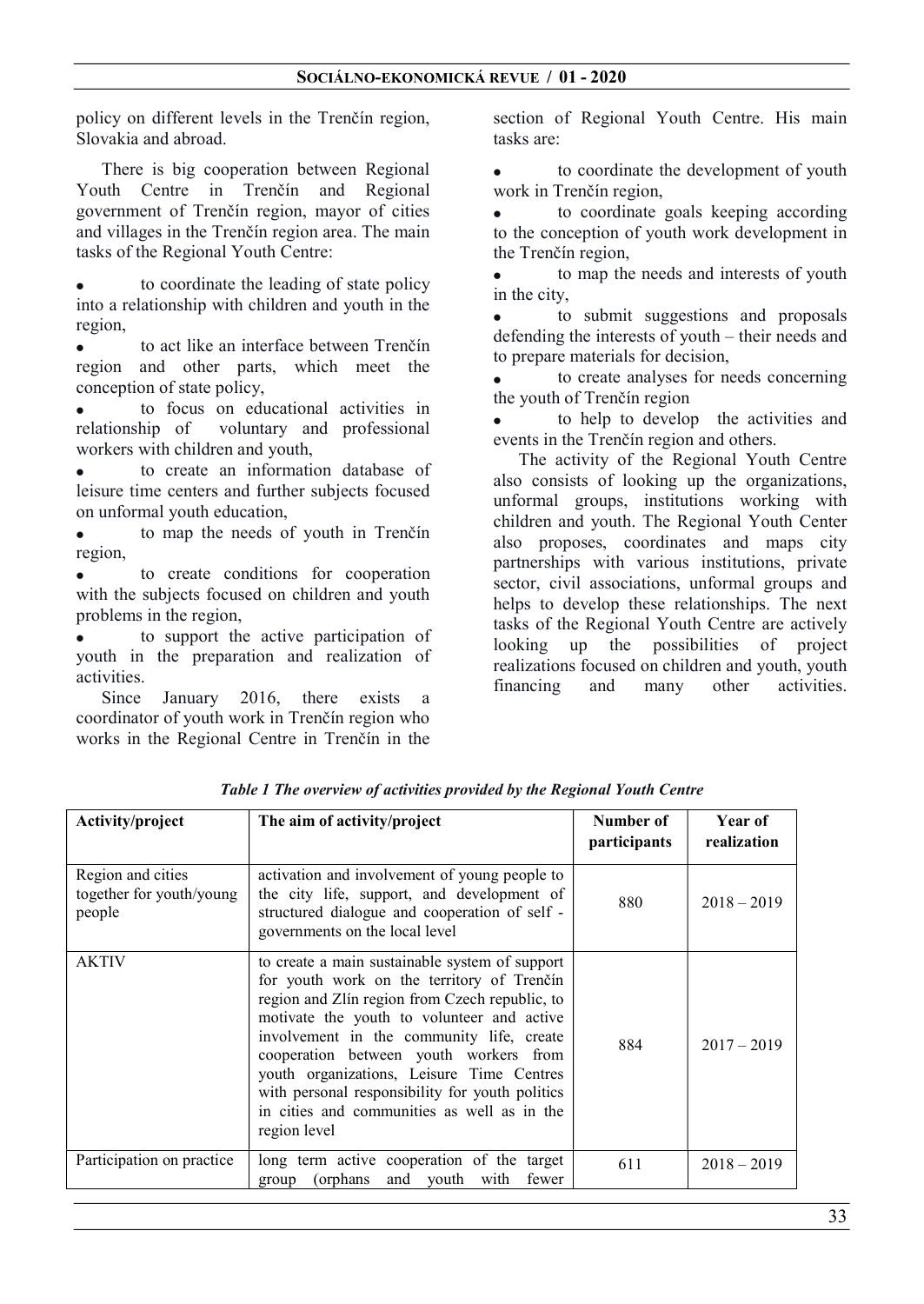### SOCIÁLNO-EKONOMICKÁ REVUE / 01 - 2020

|                                | opportunities) with the representatives of<br>public institutions, where they will be inserted<br>to the activities in communities and the city                                                                                                                                         |    |      |
|--------------------------------|-----------------------------------------------------------------------------------------------------------------------------------------------------------------------------------------------------------------------------------------------------------------------------------------|----|------|
| With the craft to the<br>world | aim of this project for selected young people<br>from special primary schools from Czech and<br>Slovak Republic were to learn and show how<br>to sell their art, how to visualize their work, to<br>know to reach and ask for the possibility to<br>realize themselves in public events | 38 | 2019 |
| Interculturality in action     | to direct children from orphanage to more<br>independent decision making, more healthy<br>self-confidence and to stand by their origin                                                                                                                                                  | 36 | 2019 |
| Democracy school               | the project came from the initiative and needs<br>of the students, who have identified the main<br>topics such as democracy, functioning and<br>increasing the competences in the school<br>councils, volunteering or civil participation                                               | 66 | 2018 |

Source: own research based on the documents of Regional Youth Centre

### 3.2 School boards

The school board is an important, but especially appropriate means, as at a young age can create awareness of democratic society in pupils. It is a representative body of a secondary or elementary schools and represents their interests concerning the headmaster and the school management. It promotes the development of a free and civil society in which individuals become active and participate in public life and have an overview of what is happening around them. In Slovakia, the functioning of the School Board is governed by Section 26 of Act No. 177/2017 Coll. Of Laws amending and supplementing Act no. 596/2003 Coll. on state administration in the education and school self-government.

Another stage of the development of pupil school councils is their mutual association at the local, regional or even national level. The Trenčín self-governing region revived the idea of the Secondary Parliament as an advisory body to the President of TSK. Twice a year, the representatives of the pupils' school councils meet with the president of the region in the discussion forum of the Secondary Parliament. It should also encourage young people to participate in public affairs, to activate and encourage them to learn to think critically and to participate in activities that help develop their personality

The Youth Council of the Trenčín Region, through support from the national level through the subsidy schemes of the Ministry of Education, Science, Research and Sport of the Slovak Republic - Youth Programs 2014 - 2020. The instrument to support the implementation of the Strategy of the Slovak Republic for Youth; 282/2008 Coll. on promoting youth work and the European Youth Strategy. The implementing body of the programs is IUVENTA - Slovak Youth Institute. The Trenčín Region has signed a Memorandum of Cooperation with this civic association and within this cooperation, they jointly plan and implement support activities in the territory of the Trenčín Region, which at the same time fulfill the objectives of the "Strategy of Youth Work Development in the Trenčín Region 2020".

One of the support tools is the development of coordinators of pupil school councils through training and meetings. Coordinators of pupil school councils are teachers who help develop pupil school councils at their school. The coordinator's activities include overseeing the election process, assisting in the first contact with school management, teaching staff, directing the school board to act following legislation, etc. In the case of a fully developed school board with rich competences, he is in the position of a coach, leaving as much responsibility and work as possible to the pupils. In the case of a new school board or new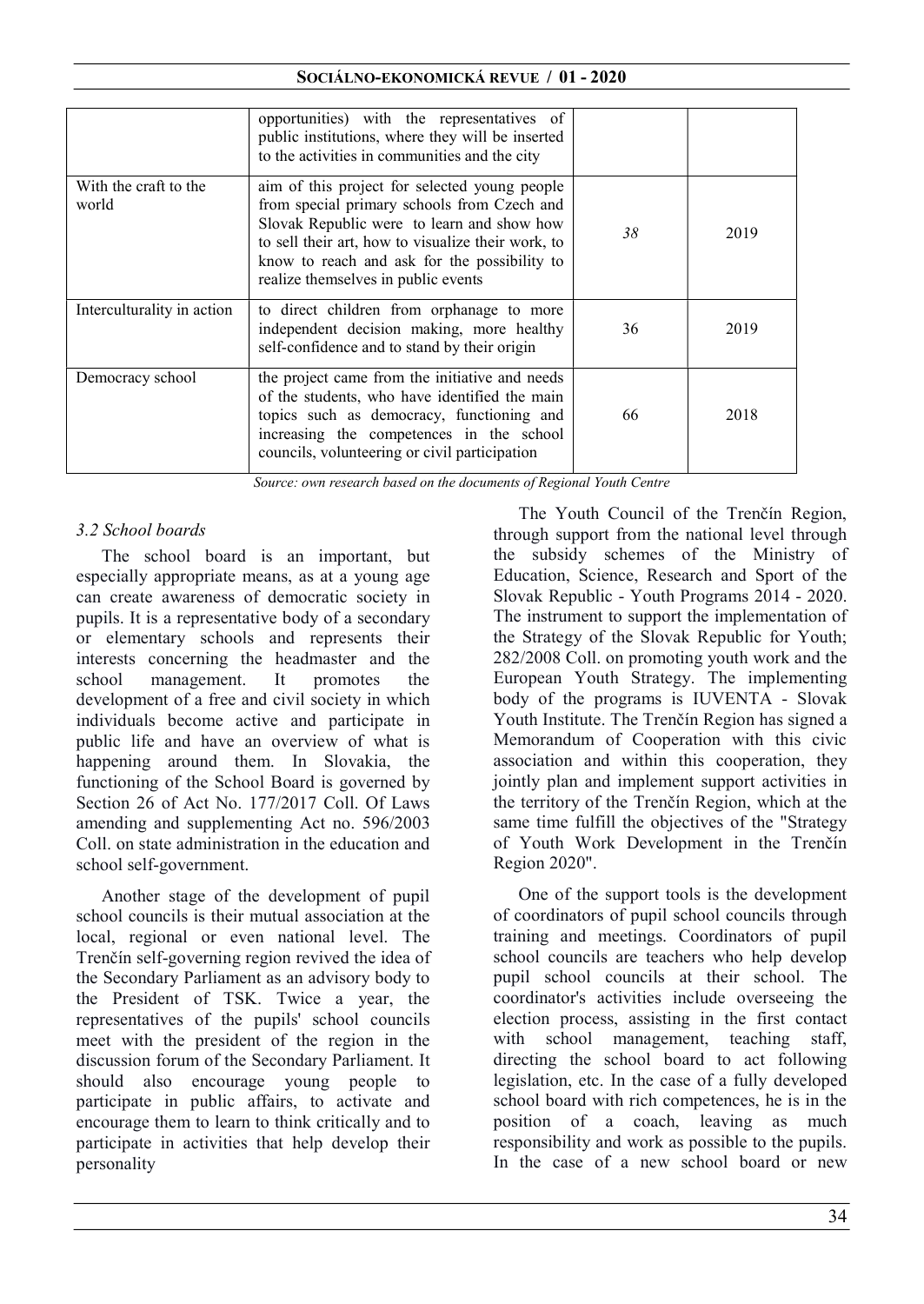members, it interferes with its activities in a more significant way. (Štefániková, 2018, p. 17)

# 3.3 Cross-sectoral Youth Working Group of the Trenčín Self-Governing Region

To open up the cooperation of several actors in the area and to more effectively fulfill the goals set in the Concept of Development of Youth Work in the Trenčín Self-Governing Region, an Inter-Sectoral Working Group for Youth in the Trenčín Self-Governing Region was established. Cross-sectoral cooperation in youth policy is a relatively new topic in Slovakia, but it has been gaining ground in the European Union since the 1990s. (Iuventa, 2010, p. 3)

The initiator of the establishment of the intersectoral working group for youth at the regional level was the Trenčín self-governing region. The cross-sectoral group has 50 members in total. The intersectoral working group meets twice a year in round tables. At the beginning of the year, it approves the evaluation of the action plan for the previous year as well as the draft action plan for the next year. Subsequently, for the second time in June, round tables are held for each key area. These meetings discuss in depth the situation and development of individual areas in the lives of young people and propose further support activities and solutions.

The Trenčín self-governing region realizes that the future and development of young people must be synergistically in cooperation with all actors. This is the importance of the Intersectoral Youth Working Group of the Trenčín Region.

### 3.4 Strategy of Youth Work Development in Trenčín Region by 2020

Youth work within the Trenčín region is defined in the document entitled "Strategy for the development of youth work in the Trenčín region by 2020". It is a strategic document that specifies the main areas of youth work, defines the starting points, principles, objectives and priorities of the region and other entities in the key areas of development of youth work in the Trenčín region. However, it is not only a formal document but a living document, fully applicable in practice. It was approved in 2016 at XXI. meeting of the Trenčín Region Assembly and

consists of three main parts: (1) strategic framework, (2) key areas of youth work development, (3) implementation.

The strategic framework sets out the foundations, principles and objectives of regional policy concerning children and youth. The key areas of youth work development are divided into thematic areas:

- education,
- employment.
- creativity and entrepreneurship,
- participation,
- youth work,
- volunteering,
- mobility,
- environment,
- health and a healthy lifestyle.

The "need to foster diverse learning opportunities" in the field of education is confirmed by the adoption of the Declaration on Recognition of the Benefits of Non-formal Education in Youth Work (Trenčín selfgoverning region, 2016, p. 9). This declaration was signed by more than 40 employers and representatives of educational institutions. Creating a unified lifelong learning system, linking formal and non-formal youth education, is both a great need and a challenge for the future.

In the area of employment, the concept presents a challenge for improving the quality of vocational education, the dual education system and, in particular, the issue of professional practice, which would enable young people to be better prepared for entering their first job (Trenčín self-governing region, 2016, p. 10). Equally important is the improvement of the quality of career guidance - cooperation between actors involved in preparing and educating young people for entry into the labor market. Creativity and entrepreneurship are among the key competences of young people. They should learn independence, correct values and creative thinking during school.

Participation, namely the involvement of young people in public decision-making on all areas of the city's life that affect the quality of life of young people, is of great importance for the life of the municipality or city. Their participation increases the visibility of young people and their concerns, as well as the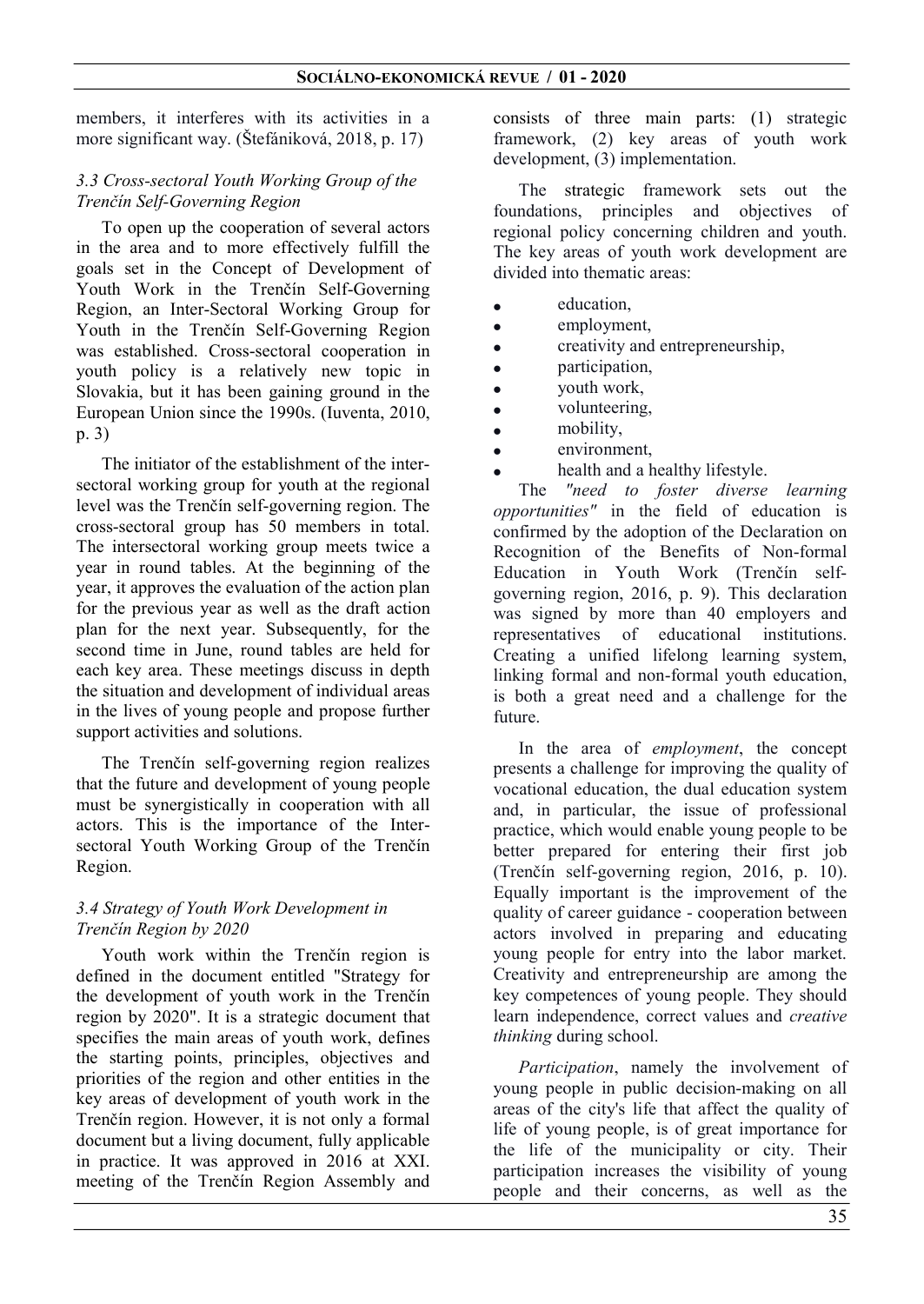visibility of decision-making bodies in youth policy in the eyes of young people (Official Journal of the European Union, 2018, p. 6). The availability of up-to-date and relevant information to young people is a prerequisite for participation. "Schools and school facilities, nongovernmental organizations and other entities are a place where young people have suitable and natural conditions to acquire and apply the corresponding competences." (Trenčín Selfgoverning Region, 2016, p. 12).

Youth work is a learning process not only for young people but also for society as a whole. In essence, it is a two-way and very profitable investment. The basic objectives of youth work are set out in many policy documents of the European Union and the Council of Europe, such as the Council Conclusions on the contribution of quality youth work to the development, wellbeing and social inclusion of young people (213 C 168/03) Agenda 2020, Resolution CM/Res (2008) 23 on the Council of Europe Youth Policy, Council of Europe Recommendation on Youth Work (CM / Rec (2017) 4), Engaging, Connecting and Empowering Young People: A New EU Strategy for Youth COM / 2018 / 269<sup>th</sup>. The Trenčín self-governing region is fully aware that young people should not only be the engine of their own lives, but should also contribute to a positive change in society.

Volunteering has a great benefit to society. It is a form of social participation, educational experience and a factor of employability and integration. (European Commission, 2007, p. 25) It is essentially a 'multidimensional dynamic social phenomenon that is present in every society. It is closely linked to the social structure of society, its morality and culture, which cocreate the form of volunteer participation and give it a specific character and social significance."(Brozmanová - Gregorová, Šolcová, Siekelová, 2018, p. 4. Activities are regulated in Slovakia by Act No. 406/2011 Coll. on volunteering and amending certain acts.

The *mobility* of young people motivates them to gain intercultural experience. Well-designed and implemented action in the field of youth mobility reinforces values such as knowledge of human rights, suppression of intolerance, racism and xenophobia, development of solidarity,

recognition and understanding of the values of different cultures.

In the field of the environment, it is important that young people learn to use important skills that will enable them to actively participate in decisions that also concern nature conservation. The concept of the development of youth work includes the intention to increase the environmental awareness of young people through both formal and non-formal education. At the same time, TSK is also called the "Green County". This relates to the direction and support of many activities in the area, such as cycle paths, or the Green Eyes grant program, which can be used by anyone for educational or direct activities to support environmental protection.

The last area is a *health and a healthy* lifestyle. This area is one of the most important values for the future. "The lifestyle of children and youth has changed in recent years. Today's young generation does not give him much respect. The basics of a healthy lifestyle should be laid in the family. However, the family does not always have enough information, resources and possibilities for its implementation. That is why schools and facilities where children spend a substantial part of their time must be devoted to this issue." (Trenčín Self-Governing Region, 2016, p. 14)

The concept was developed in a participatory way with the broad involvement of all actors. The Trenčín self-governing region commissioned the Regional Leisure Center in Trenčín - the Regional Youth Center to implement some specific measures aimed at fulfilling this concept. Other stakeholders such as local government, non-governmental organizations, employers, schools and school facilities, student school boards, the student parliament, and other institutions have been involved as well.

### 3.5 The results of implemented survey

The survey was focused on findings related to youth work development in Trenčín region. The core of youth work development is the participation of youth on development of region where they live. Three groups of respondents answered on following questions: Q1-Are young people informed about events realized in the region? Q2-Are young people interested in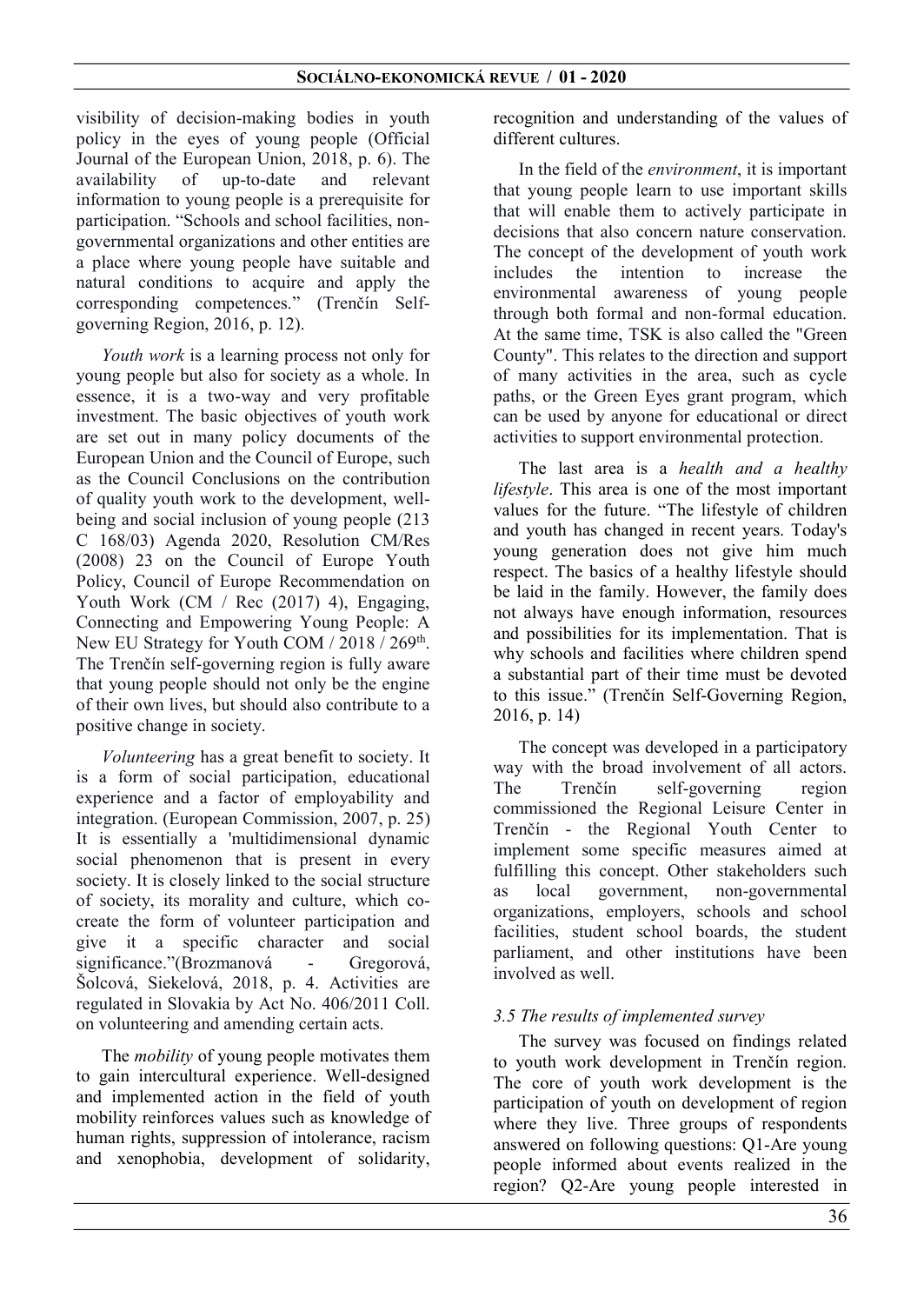#### SOCIÁLNO-EKONOMICKÁ REVUE / 01 - 2020

participating in activities done by region? Q3- Are young people interested in participating in volunteer activities? Q4-Are young people interested in creating a space for youth activities in the region? Q5-Are young people interested in youth policy of the region? Table 2 provides percentage of answers of three groups of respondents.

| <b>Ouestion</b>        |              |         | 92 |              | Q3 |            | 94           |    |        | Q5 |                          |                     |              |     |          |
|------------------------|--------------|---------|----|--------------|----|------------|--------------|----|--------|----|--------------------------|---------------------|--------------|-----|----------|
| <b>Target</b><br>group | $\mathbf{v}$ | PW      | "  | $\mathbf{v}$ | PW | $\angle P$ | $\mathbf{V}$ | PW | D<br>" | T  | <b>DI</b> I/             | TD.<br>"            | $\mathbf{V}$ | DIJ | I D<br>" |
| ves                    | 49           | 70<br>∼ | 80 | 60           | 53 | 56         | 59           | 50 | 30     | 80 | $\overline{\phantom{a}}$ | 78                  | 35           | 42  |          |
| no                     | 51<br>JІ     | 28      | 20 | 40           | 47 | 44         | 41           | 50 | 70     | 20 | $\sim$<br>ر ے            | $\mathcal{L}$<br>∠∠ | 65           | 58  | 100      |

Table 2 The opinion of target groups towards development of youth work in region (%)

Source: Own research , Y-youth, PW-professional workers , LA-local politicians

The results showed: Q1-While 51% of youth thinks that young people are not informed about important events realized in the region, the professional workers and local politicians have opposite opinions. Q2- In this case, 60% of youth thinks, that young people are interested in participating in realized activities. The positive view of this type of participation is confirmed by o 53% of professionals and 56% of local politicians as well. Q3 - 70% of local politicians think that young people are not interested in volunteering, but 59% of young people surveyed want to participate and benefit the society through volunteering. Q4-This question was focused on findings related to the interest of young people related to the creation of space for their activities. The positive answers among the three groups of respondents are very similar. Q5- In this question, respondents should provide their opinion, if they are familiar with a statement related to the participation of young people on youth policy in the region. The most answers within three groups of respondents were negative. According to them, young people are not interested in youth policy in the region.

The results clearly show the lack of information of local politicians about the needs and opinions of young people. For example, less than half of young people feel uninformed about what is happening in the region, and conversely, up to 80% of local politicians think they are informing young people well enough. This fact is also due to the way by which the local government informs its citizens in general. The way of communication is clearly incomprehensible and unattractive for young people. The agreement of all 3 groups of respondents that it is necessary to create a space for work with youth is also interesting. Another

interesting fact that the research found was also in terms of volunteering activities. Young people in general have an interest in benefiting the society through voluntary activities.

The results of this research also point to the fact that representatives of cities in the region are fully aware of the need to develop cooperation in the field of youth work. This is also supported by the fact that they participated in the research and approved the results of the analysis and its recommendations at the council as a basis for the development of youth work. Overall, the research in the Trenčín Region reflects and also confirms the results of research at the national level in Slovakia and European level. If a system of support for youth work is created at the local level, a quality and positive benefit and impact on all those involved in the area is a prerequisite. Investing in youth work has an impact not only on a positive change in the environment, but also on a significant impact on increasing young people's competences and on improving community life and activating young people in the future.

### 4. Conclusion

In conclusion we can say that the youth work in Trenčín region is characterized by diversity – not only by the way how is realized, but also how it is organized and controlled. The system of development of youth work in Trenčín region is based on undoubtedly close cooperation between Trenčín region and other organizations. Big emphasis lays not only in cooperation development, but also on permanent reflecting of the needs and on development of youth competences. The current findings of youth needs are subsequently transferred to action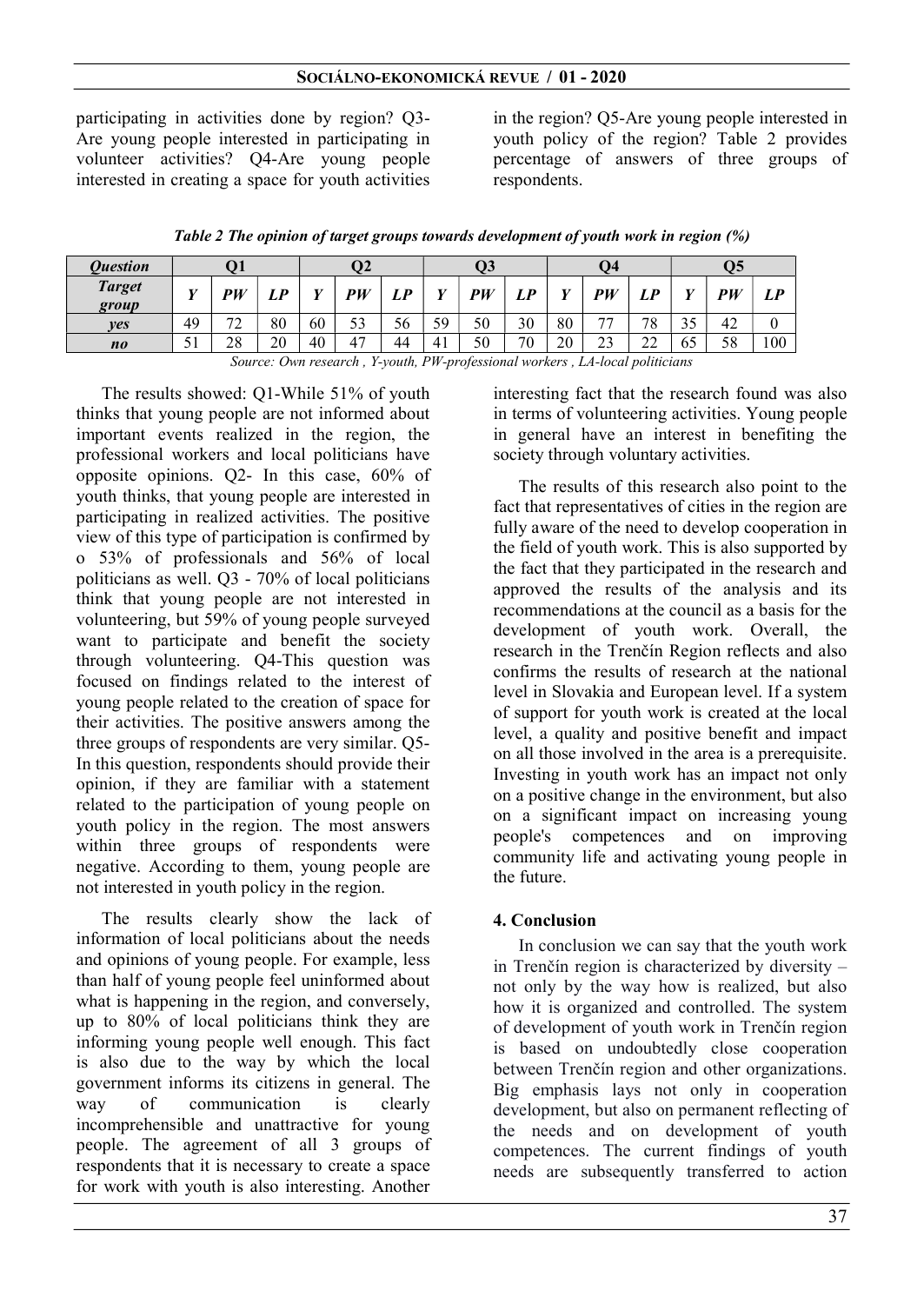plans of youth work development, which are validated by the Intersectional workgroup for Trenčín region youth.

The same focus is on coordinating all actors in the area of youth work and on increasing the awareness for all areas which are included in "Strategy of development of youth work in Trenčín region". With the intensive problem reflecting which youth meets in their environment and with the follow-up analyses, the Regional Youth Centre in Trenčín informs The Ministry of education, science, research and sport of the Slovak Republic and the Department of Children and Youth about the needs of youth on the national level.

There exists a lot of areas where a youth needs support from the state side, selfgovernment side or other institutions and organizations to be able to fully develop their potential and key competences. The youth has a lot of problems, they live in a society which is still changing and has bigger demands. Right now, the Regional Youth Centre of Trenčín region is trying to prepare them for life, to open opportunities for them, to develop their knowledge, skills and attitudes towards values. By coordination of all actors, it is trying to reach a multidisciplinary approach to issues of youth work development and to create a space for the cooperation of all actors in the determined area. Only by common cooperation of all actors and by knowing the real needs of youth living and operating in our region, we are able to create support activities and regional policy which can contribute to the improvement of the situation, can support youth development and can prepare youth for future life.

#### References

- Batsleer, J. R., & Davies, B. (Eds.). (2010). What is youth work?. SAGE.
- Blanchet-Cohen, N., & Salazar, J. (2009). Empowering practices for working with marginalized youth. Relational Child & Youth Care Practice, 22(4)
- Borden, L. M., Perkins, D. F., Villarruel, F. A., Carleton-Hug, A., Stone, M. R., & Keith, J. G. (2006). Challenges and opportunities to Latino<br>youth development: Increasing meaningful development: Increasing meaningful participation in youth development programs. Hispanic Journal of Behavioral Sciences, 28(2), 187-208.
- Brozmanová Gregorová, A., Šolcová, J., Siekelová, M. (2018) Dobrovoľníctvo mládeže na Slovensku – aktuálny stav a trendy.Stupava: Platforma dobrovoľníckych centier a organizácií, 148 s.
- Delgado, M. (2004). Social youth entrepreneurship: The potential for youth and community transformation. Greenwood Publishing Group.
- Deschenes, S., McDonald, M., & McLaughlin, M. (2004). Youth Organizations. The youth development handbook: Coming of age in American communities, 25.
- Edginton, C. R., Kowalski, C. L., & Randall, S. W. (2005). Youth work: Emerging perspectives in youth development. Champaign, IL: Sagamore.
- Európska komisia. (2007) Nový impulz pre európsku mládež. Biele kniha Európskej komisie. Bratislava: IUVENTA, 99 p.
- Európska komisia. (2009). Stratégia EÚ pre mládež, investovanie a posinenie postavenia mládeže. Obnovená otvorená metóda koordinácie s cieľom riešiť výzvy a príležitosti týkajúce sa mládeže.
- Euróspke centrum mládeže. (2004). Európsky rámec mládežníckej politiky. Európsky riadiaci výbor pre mládež (European Steering Committee for Youth) (CDEJ) 2004/13. Štrasburg, 17. 09. 2004. 33. zasadanie. Európske centrum mládeže. Lasse Siurala.
- Hope, M., Russell, K., & Cooper, C. (2011). Empowerment and participation in youth work (Vol. 1426). SAGE.
- IUVENTA. Tvorba medzirezortnej mládežníckej politiky na úrovni regiónov (VÚC). Záverečná správa. (2010) Bratislava : IUVENTA, 100 p.
- Jeffs, T., & Smith, M. (2002). Individualism and youth work. Youth and policy., (76), 39-65.
- Lavie-Ajayi, M., & Krumer-Nevo, M. (2013). In a different mindset: Critical youth work with marginalized youth. Children and Youth Services Review, 35(10), pp. 1698-1704.
- Mahoney, J. L., Harris, A. L., & Eccles, J. S. (2006). Organized activity participation, positive youth development, and the over-scheduling hypothesis. Social policy report, 20(4), 1-32.
- Mortimer, J. T. (2003). Working and growing up in America (Vol. 2). Cambridge: Harvard University Press.